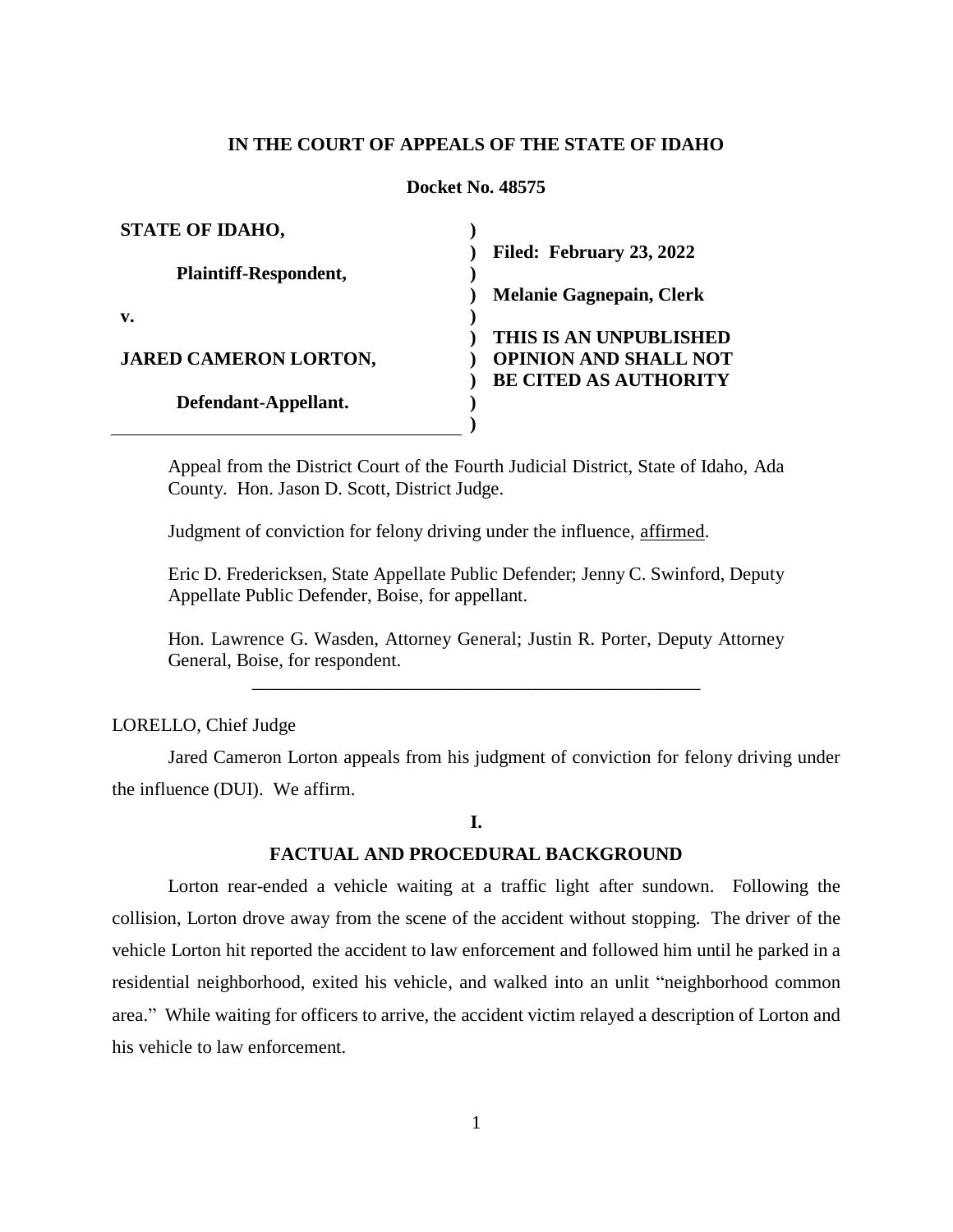Officers who responded to the neighborhood found Lorton's vehicle, but initially could not locate Lorton. While arranging to tow Lorton's vehicle, officers observed someone matching Lorton's description in the common area. Officers entered the common area, found Lorton hiding behind a tree, handcuffed him, and led him to a nearby patrol vehicle. In response to officer inquiries, Lorton indicated that he might have a "razor knife" and was unsure if he had any other sharp objects on his person. An officer then frisked Lorton, placed him in the back of a patrol vehicle, and gave him *Miranda*<sup>1</sup> warnings. Subsequent field sobriety testing indicated Lorton was intoxicated. After the accident victim indicated he wanted to make a citizen's arrest and signed a blank citation form, Lorton submitted to breath tests that returned results of .183 and .190 bloodalcohol concentration. Officers then informed Lorton he was under arrest.

The State charged Lorton with felony DUI (two or more convictions within ten years) and misdemeanor leaving the scene of an accident. Lorton filed a motion to suppress evidence, contending he was unlawfully arrested when officers initially handcuffed him. The district court denied the motion, concluding that Lorton was not arrested until after he submitted to breath testing and that no evidence was obtained after that point. Lorton then entered a conditional guilty plea to felony DUI (I.C. §§ 18-8004, 18-8005(6)), reserving the right to appeal the denial of his motion to suppress. In exchange for his guilty plea, the State dismissed the misdemeanor leaving the scene of an accident charge. Lorton appeals.

#### **II.**

#### **STANDARD OF REVIEW**

The standard of review of a suppression motion is bifurcated. When a decision on a motion to suppress is challenged, we accept the trial court's findings of fact that are supported by substantial evidence, but we freely review the application of constitutional principles to the facts as found. *State v. Atkinson*, 128 Idaho 559, 561, 916 P.2d 1284, 1286 (Ct. App. 1996). At a suppression hearing, the power to assess the credibility of witnesses, resolve factual conflicts, weigh evidence, and draw factual inferences is vested in the trial court. *State v. Valdez-Molina*, 127 Idaho 102, 106, 897 P.2d 993, 997 (1995); *State v. Schevers*, 132 Idaho 786, 789, 979 P.2d 659, 662 (Ct. App. 1999).

 $\overline{a}$ 1

*See Miranda v. Arizona*, 384 U.S. 436 (1966).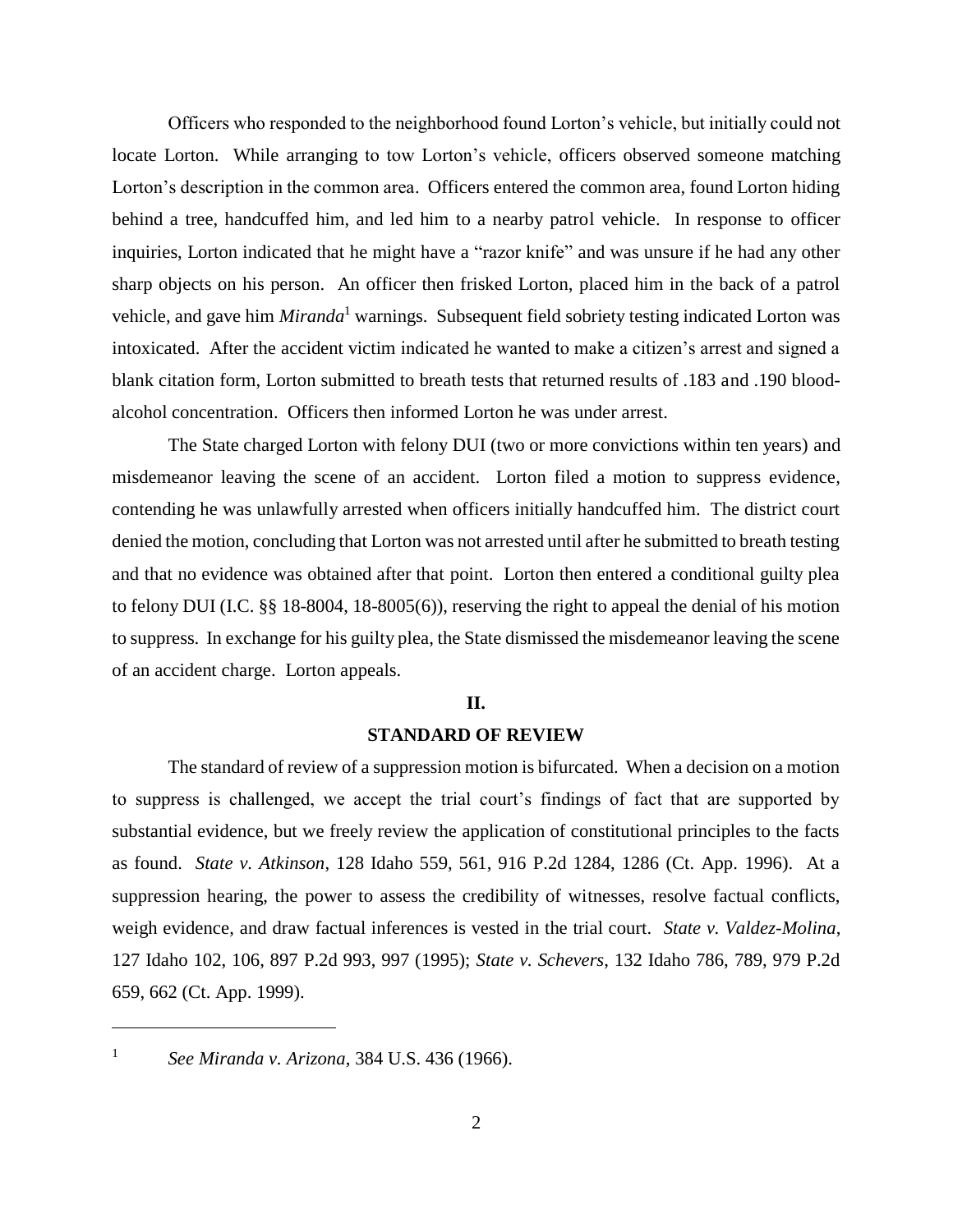#### **III.**

# **ANALYSIS**

Lorton argues that the district court erred by denying his motion to suppress because the evidence he sought to suppress was fruit of an unlawful de facto arrest rather than an investigatory detention and that the arrest was unlawful under *State v. Clarke*, 165 Idaho 393, 446 P.3d 451  $(2019)$ , because it was for a completed misdemeanor.<sup>2</sup> The State responds that the district court correctly concluded that the investigative detention of Lorton did not evolve into a de facto arrest because he was a flight risk. We hold that Lorton has failed to show the district court erred in concluding he was subject to a reasonable investigative detention.

The determination of whether an investigative detention is reasonable requires a dual inquiry--whether the officer's action was justified at its inception and whether it was reasonably related in scope to the circumstances, which justified the interference in the first place. *State v. Roe*, 140 Idaho 176, 181, 90 P.3d 926, 931 (Ct. App. 2004); *State v. Parkinson*, 135 Idaho 357, 361, 17 P.3d 301, 305 (Ct. App. 2000). An investigative detention is permissible if it is based upon specific, articulable facts which justify suspicion that the detained person is, has been, or is about to be engaged in criminal activity. *State v. Sheldon*, 139 Idaho 980, 983, 88 P.3d 1220, 1223 (Ct. App. 2003). Such a detention must be temporary and last no longer than necessary to effectuate the purpose of the stop. *Roe*, 140 Idaho at 181, 90 P.3d at 931; *State v. Gutierrez*, 137 Idaho 647, 651, 51 P.3d 461, 465 (Ct. App. 2002). Where a person is detained, the scope of the detention must be carefully tailored to its underlying justification. *Roe*, 140 Idaho at 181, 90 P.3d at 931; *Parkinson*, 135 Idaho at 361, 17 P.3d at 305. In this regard, we must focus on the intensity of the detention, as well as its duration. *Roe*, 140 Idaho at 181, 90 P.3d at 931. The scope of the intrusion permitted will vary to some extent with the particular facts and circumstances of each case. *Id*.; *Parkinson*, 135 Idaho at 361, 17 P.3d at 305. Officers may "draw on their own experience and specialized training to make inferences from and deductions about the cumulative information available to them." *United States v. Arvizu*, 534 U.S. 266, 273 (2002).

 $\overline{a}$ 

<sup>&</sup>lt;sup>2</sup> Because we conclude that there was no de facto arrest, we need not address Lorton's claim that his arrest was unlawful under *Clarke* even though it was amended to a felony based on his prior DUI convictions.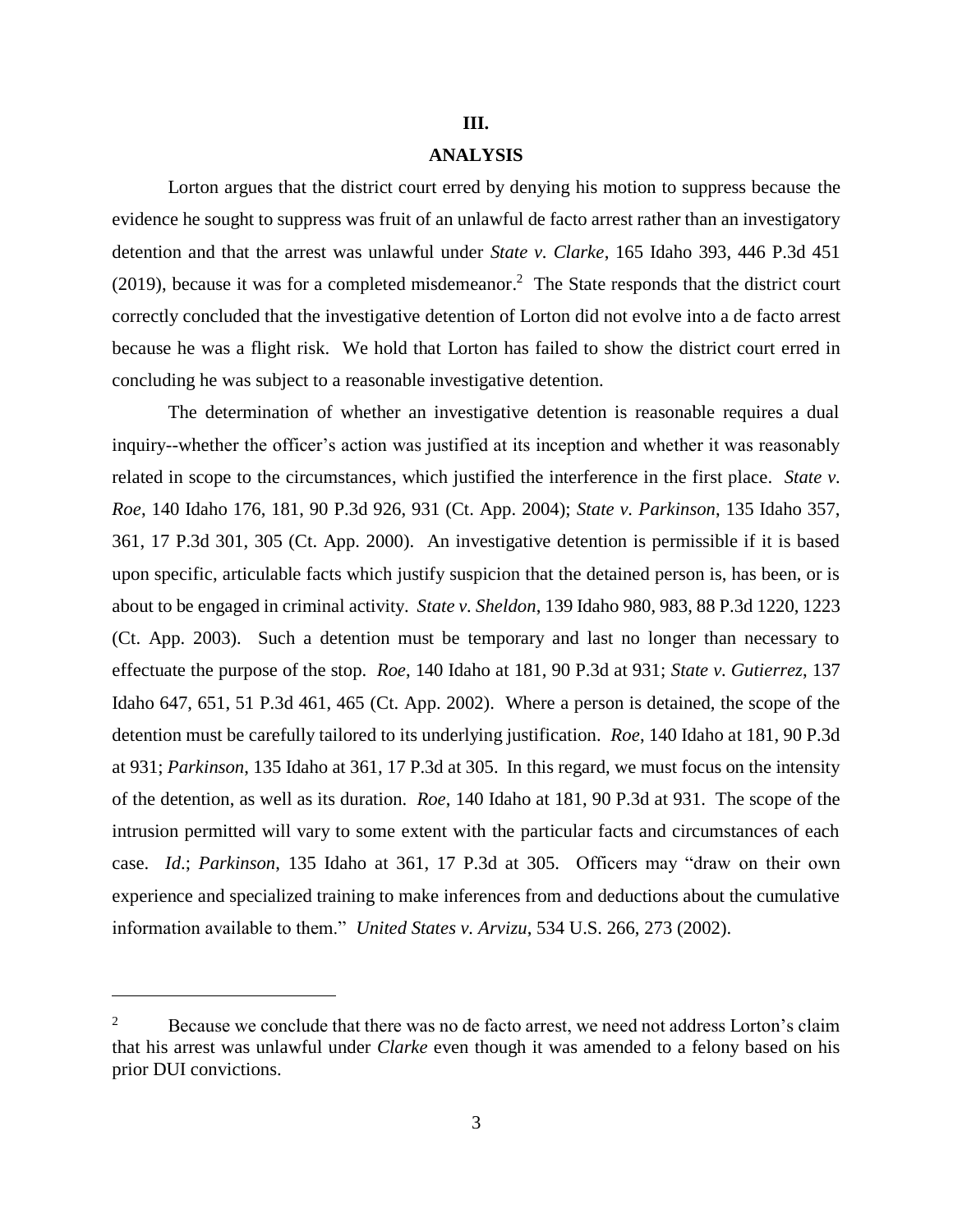Whether the Fourth Amendment is violated during the course of an investigatory detention is not automatically answered by the assessment of whether police tactics did or did not amount to a "de facto" arrest. *State v. Stewart*, 145 Idaho 641, 645, 181 P.3d 1249, 1253 (Ct. App. 2008). Rather, the relevant question is whether, under the totality of the circumstances, the detention was reasonable. *See id.* Factors to be considered when evaluating the totality of the circumstances include the seriousness of the crime or crimes under investigation, the location and length of the detention, the reasonableness of the display of force by officers, and the conduct of the suspect while the encounter unfolds. *See State v. Martinez*, 129 Idaho 426, 431, 925 P.2d 1125, 1130 (Ct. App. 1996).

The district court concluded that officers detained Lorton after they found him hiding behind a tree in the neighborhood common area after he fled from the scene of an accident. The district court further concluded that, despite subsequently handcuffing Lorton and placing him in the back of a patrol vehicle, the investigative detention remained reasonable because Lorton's conduct established he was a flight risk. The district court observed that no bright-line rule dictates when an investigatory detention becomes unreasonable and that, although handcuffs are not typically used during an investigatory detention, officers may handcuff individuals posing a flight or safety risk. In evaluating the decision to handcuff Lorton, the district court found that the use of handcuffs did not "result in a meaningful increase in the duration of the detention" and that officers had "good reason to consider Lorton a flight risk." In support of the latter determination, the district court noted that Lorton had left the scene of a motor vehicle accident (despite having a legal duty to remain there under I.C. § 49-1301), parked his vehicle in a residential neighborhood, and then walked into an unlit common area. Lorton continued to hide in that common area until officers spotted him sometime after an initial unsuccessful search. Turning to the decision to place Lorton into the back of a patrol vehicle, the district court reasoned that such action "is a less intrusive measure that serves the same purpose--reducing flight risk--as handcuffing." Furthermore, the district court noted that officers never told Lorton he was under arrest until breath testing indicated his blood-alcohol concentration was above the legal limit to drive. To the contrary, an officer told Lorton he was not under arrest and repeatedly "expressed the need to complete the investigation to determine whether [he] would be taken to jail" prior to the breath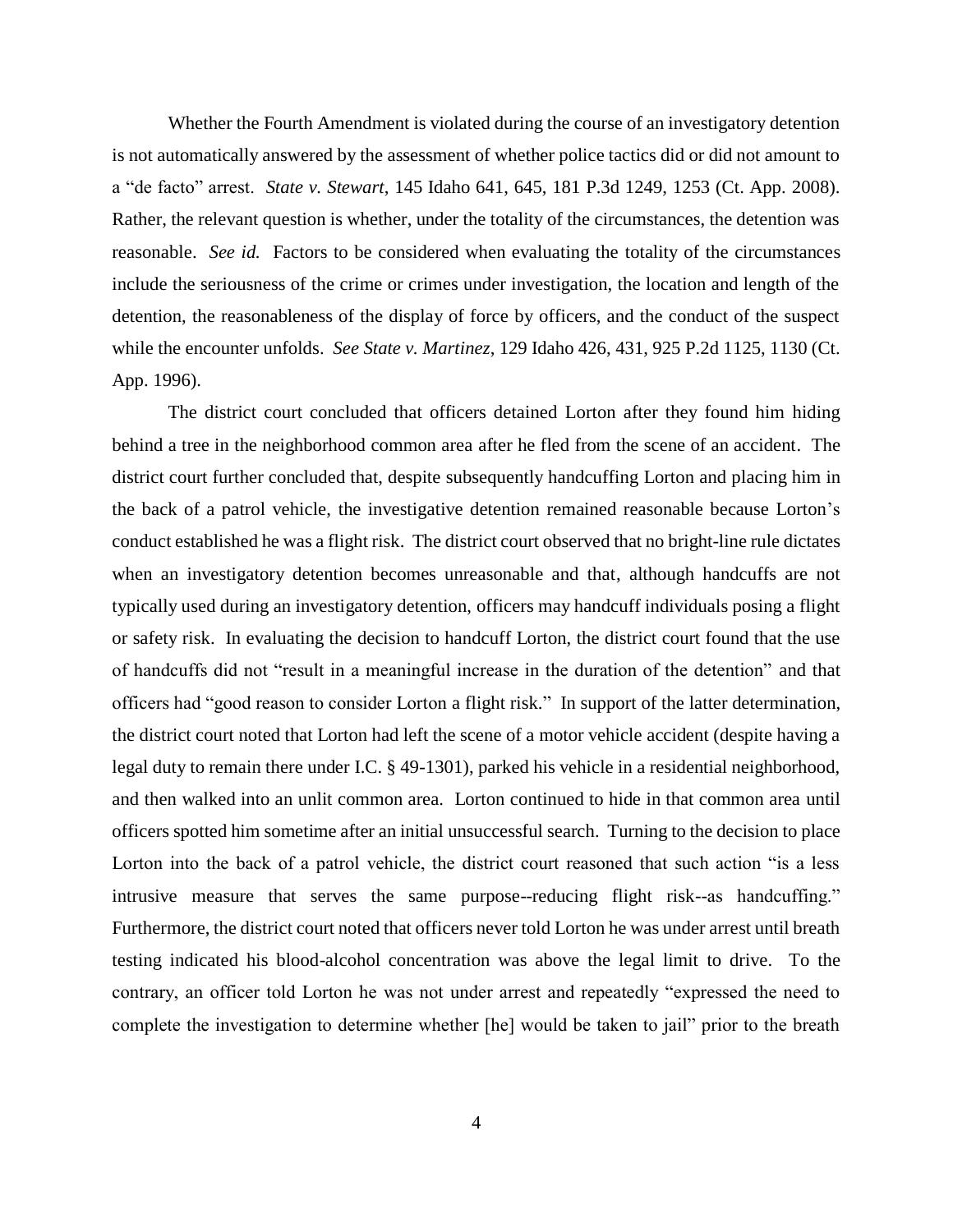tests. Accordingly, in light of the totality of the circumstances, the district court concluded, "no arrest, de facto or otherwise, preceded" the breath testing.

Lorton argues that the district court erred in its analysis of the totality of the circumstances, citing multiple factors he did not assert below but now claims establish his de facto arrest. Before the district court, Lorton argued only that a de facto arrest occurred when officers initially handcuffed him or, alternatively, when they placed him into a patrol vehicle. We find no error in the district court's assessment of these factors. Officers apprehended Lorton in an open, unlit neighborhood common area in which he evaded officers' initial attempts to locate him. It was not unreasonable for officers to place Lorton into a patrol vehicle after handcuffing him as a precaution against his flight back to an unlit area where he had just evaded officers after he fled the scene of the accident, abandoned his vehicle on the roadside, and failed to turn himself in despite knowing officers were actively searching for him.

As to the other factors generally considered in determining whether there was a de facto arrest, for the first time on appeal, Lorton cites the seriousness of the crime, the location of his encounter with officers, the length of his detention and his conduct while detained. Lorton argues that these factors, in addition to the display of force addressed by the district court, all "weigh in favor of a de facto arrest." Generally, parties may not raise new substantive issues on appeal or adopt new positions upon which trial courts have not had an opportunity to rule. *See State v. Gonzalez*, 165 Idaho 95, 99, 439P.3d 1267, 1271 (2018) (making clear that, to be properly preserved for appeal, both the issue and the party's position on the issue must be raised to the trial court). Even considering the factors Lorton raises for the first time on appeal, his argument fails.

Idaho appellate courts have held that DUI is a serious crime. *See, e.g.*, *State v. Henderson*, 114 Idaho 293, 295, 756 P.2d 1057, 1059 (1988) (noting the interest in stopping drunk driving is "compelling," because "[p]rotecting citizens from life-threatening danger is a paramount concern"); *State v. Ferreira*, 133 Idaho 474, 480, 988 P.2d 700, 706 (Ct. App. 1999) (defining drunk driving as a serious crime when considering whether a de facto arrest occurred). Lorton cites no authority for his contention that his DUI was less serious because it was completed upon his initial encounter with officers. To the contrary, when considering the seriousness of DUI offenses, Idaho appellate courts have focused on the potential harm a drunk driver poses by *committing* the offense, not the immediate threat of harm the driver poses upon encountering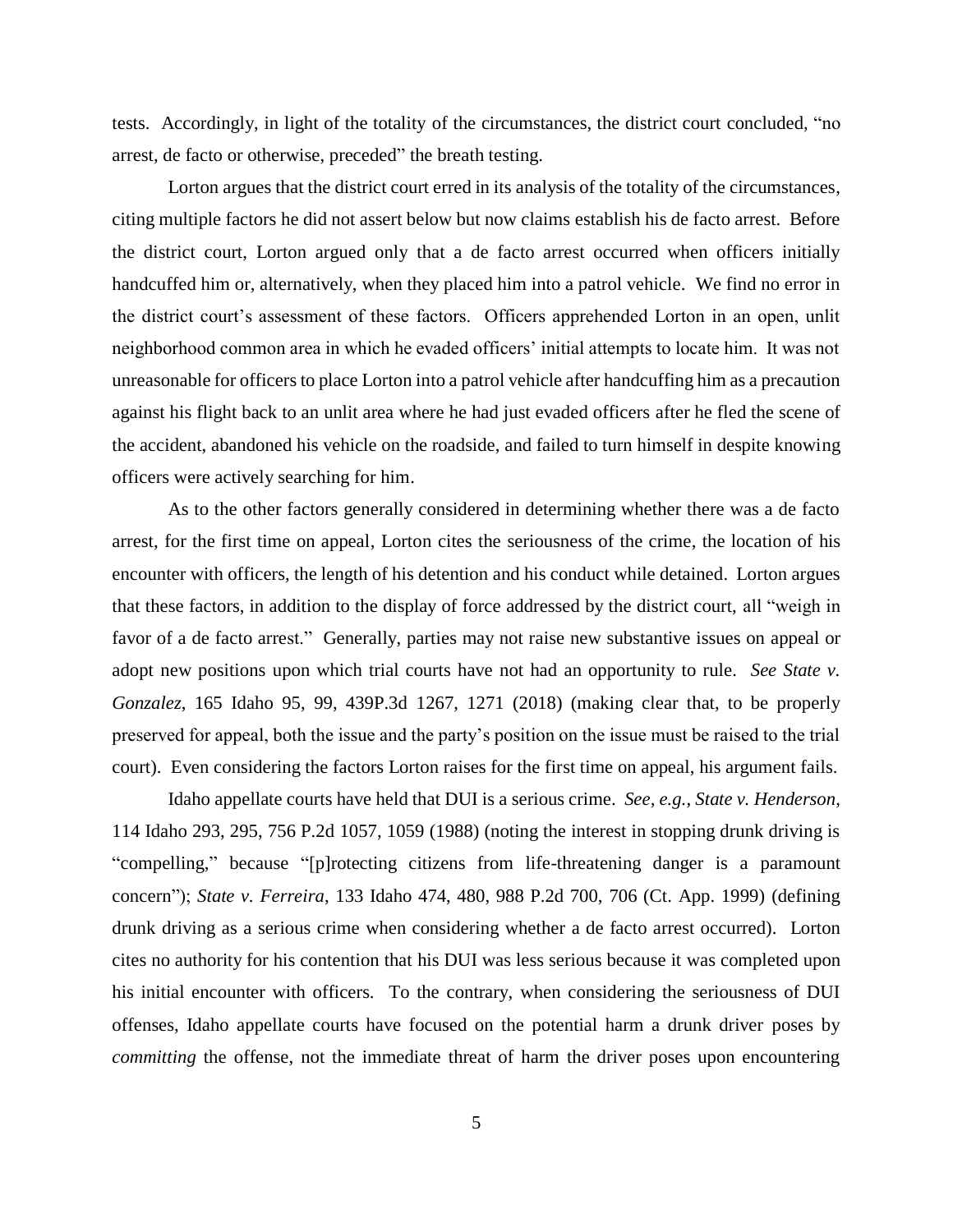police. *See Henderson*, 114 Idaho at 295-96, 756 P.2d at 1059-60; *Ferreira*, 133 Idaho at 480, 988 P.2d at 706. Additionally, Idaho's appellate courts have cited the increase in penalties for DUI (*i.e.*, from an infraction to misdemeanor) as evidence of the seriousness of the offense. *Henderson*, 114 Idaho at 296, 756 P.2d at 1060. That officers did not apprehend Lorton behind the wheel of an operating motor vehicle does not lessen the seriousness of his DUI.

As to the location of the encounter and his own conduct during the encounter, Lorton advances several arguments. First, Lorton contends the location "was not isolated, dangerous, or unusual"; it was "in a residential area on Christmas Eve a little after 7 p.m. with three other officers present"; there was no evidence that he "was violent or had weapons"; and he was "fully compliant" throughout the encounter. Although not expressly stated, it appears Lorton's argument is that because of the location, the number of officers and Lorton's own conduct, there was no need to handcuff him or place him in a patrol car. For the reasons already stated, the district court did not err in its conclusion that these measures were reasonable in light of Lorton's conduct prior to his contact with law enforcement, which demonstrated he was a flight risk. Lorton's postapprehension compliance does not show that the district court erred by determining he was a flight risk. *See United States v. Purry*, 545 F.2d 217, 220 (D.C. Cir 1976) (holding that handcuffing a suspect in a completed robbery was "an appropriate method of maintaining the status quo" during an investigatory detention).

Finally, regarding the length of his detention, Lorton estimates that, with the exception of the period officers released him to conduct field sobriety testing, he remained handcuffed in the back of a patrol vehicle for approximately an hour before his formal arrest. However, during this time, officers were not only questioning Lorton, they were also waiting for the accident victim to return to the scene for an in-field identification and conducting breath testing. Consequently, Lorton has failed to show that the length of his detention was unreasonable. *See State v. Buti*, 131 Idaho 793, 796-98, 964 P.2d 660, 663-65 (1998) (holding that an investigative detention of fortyfive to sixty minutes to facilitate an in-the-field identification of a burglary was reasonable).

In sum, Lorton has failed to show that he was subjected to an unreasonable investigative detention. Considered in light of the totality of the circumstances, the manner of Lorton's investigative detention was reasonable based upon the nature of the offense under investigation, the location of his seizure, the flight risk he posed, and officers' statements that Lorton was not